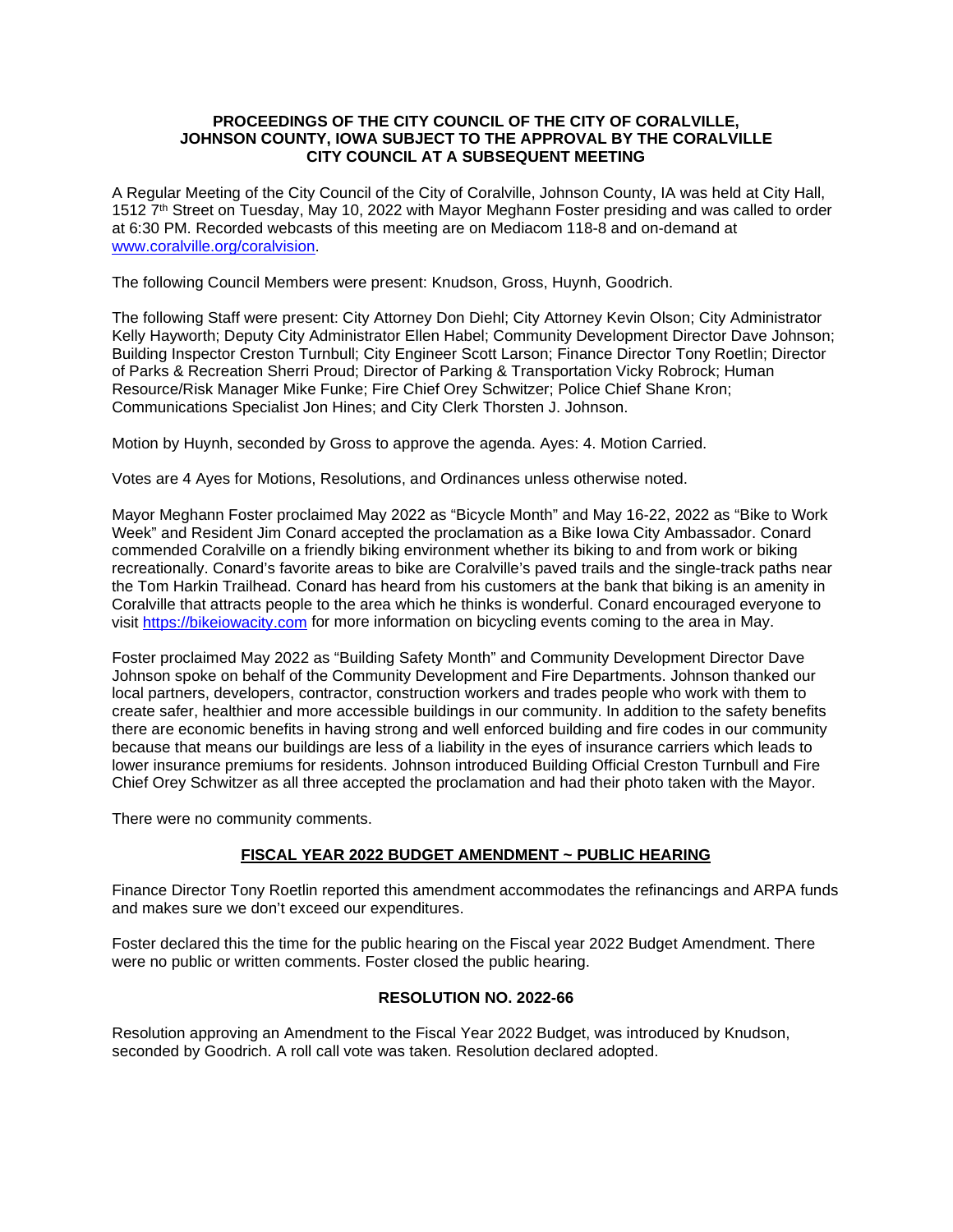#### **LOT 1, REDHAWK SUBDIVISION, PART THREE**

**ORDINANCE NO. 2022-1002** An ordinance amending the Coralville Zoning Ordinance, the same being Ordinance No. 2020-1009, as previously amended, rezoning certain property located within the corporate limits of the City of Coralville, Johnson County, Iowa and generally known as Lot 1, Redhawk Subdivision, Part Three, from C-PUD-1, Commercial Planned Unit Development One District, to C-PUD 2, Commercial Planned Unit Development Two District, was introduced by Gross, seconded by Knudson for 2<sup>nd</sup> consideration. A roll call vote was taken. Motion carried.

# **LOT B, HERITAGE ESTATES**

**ORDINANCE NO. 2022-1003** An ordinance amending the Coralville Community Plan to reflect certain property generally known as Lot B, Heritage Estates, Coralville, Iowa to be designated Low-Density Residential Use in place of Open Space Use, was introduced by Huynh, seconded by Goodrich for 2nd consideration. A roll call vote was taken. Motion carried.

#### **WATER AND SOLID WASTE RATES**

Foster noted more detailed information about the rate increases and their timing can be found on the City website in the Agenda Packet for tonight's meeting. Roetlin reported these user rate increases were discussed during the Fiscal Year 2023 Budget process and will begin July 1, 2022. The Water Rate increases are for some planned Water system improvement and capacity projects. The Solid Waste increases are for increased operating costs and to compensate for the lower value of recycled materials. After the ordinance was read, Foster noted they made sure the increases were gradual and happened over a period of time.

**Ordinance No. 2022-1004** An ordinance amending Chapter 107 of the Code of Ordinances of the City of Coralville (2011), as previously amended, by changing Water and Solid Waste Collection Fees, was introduced by Goodrich, seconded by Huynh for  $2<sup>nd</sup>$  consideration. A roll call vote was taken. Motion carried.

# **UNION CONTRACT**

Human Resource/Risk Manager Mike Funke reported they came to an agreement with the Coralville Police Officer's Association for one year term. They will implement a new wage scale plan to increase the starting wage to help recruit officers and extend out the top wage so senior officers stuck at the top of the wage scale will have room to move up another four years to help retain officers. They also increased the ENT incentive pay, hourly shift differentials and added premium pay for the hours needed to train new officers because so many have been added recently. After the resolution was read, Councilperson Mike Knudson asked about the impact on the budget. Funke responded the budget was approved for a 3 to 3.25% increase and some of the increase in wages will be absorbed by vacancies and shifting the higher pay for senior officers who retire or leave the force for the lower wages of entry level officers. Foster asked if this agreement is usually three to five years and Funke responded the length of time depends on what they can negotiate. The Transit and Public Workers contracts were negotiated at three years. They try to keep all three contracts the same length so they can be negotiated at the same time. They were only able to agree to a one-year agreement with the Police and will start negotiations for next year's union contract in a few months.

#### **RESOLUTION NO. 2022-67**

Resolution approving an Agreement with Public Professional & Maintenance Employees (PPME) Union, representing Police Officers effective July 1, 2022 through June 30, 2023, introduced by Knudson, seconded by Gross.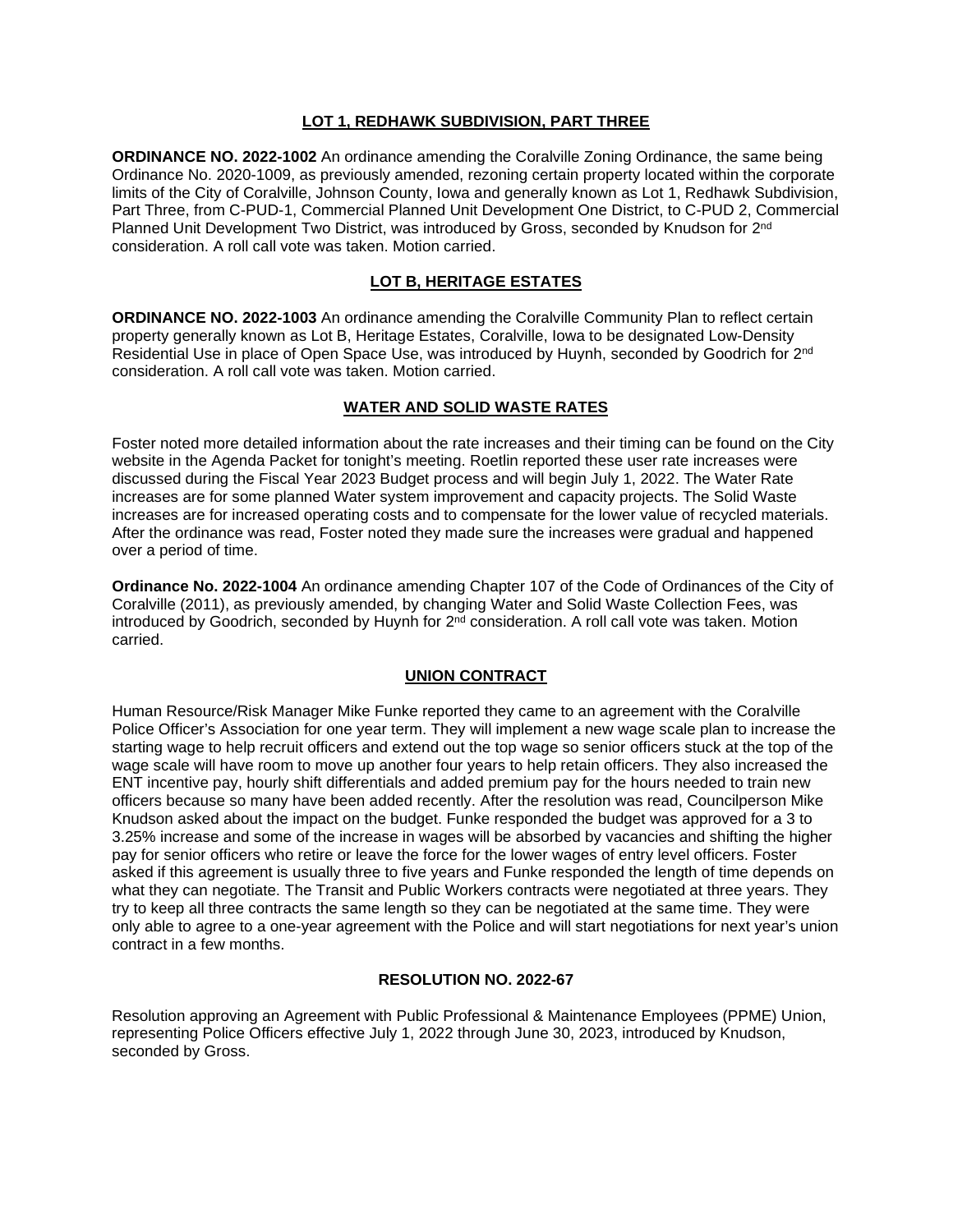#### **28E AGREEMENT**

After the resolution was read, Knudson asked how this affects the budget. City Administrator Kelly Hayworth responded this is included in the budget. Foster noted this position educates residents on available transportation which can be a barrier to people trying to access employment and other services. Huynh asked they go back to the drawing board every year on how much the City will contribute. Hayworth responded the City's contribution is based on the same formula every year and it less than Iowa City's and Johnson County's share.

#### **RESOLUTION NO. 2022-68**

Resolution approving a 28E Agreement with Johnson County regarding a Mobility Coordinator position, was introduced by Gross, seconded by Knudson. A roll call vote was taken. Resolution declared adopted.

# **CLEAR CREEK TRAIL CONNECTION PROJECT**

Hayworth reminded everyone this is the trail connection between the Tom Harkin Trailhead and Highway 6 and the Council has been working on this for many years. Knudson thought the project was supposed to begin this summer. Hayworth explained it has been delayed by the Iowa Department of Transportation but they hope to finish the first half by this fall and the rest in the spring. Hayworth explained this not only provides access to the Clear Creek Trail but it provides bike and pedestrian access to the Post Office which is difficult to reach for several residents without transportation. Huynh asked if this will affect traffic. Hayworth responded yes there will be times traffic will need to use a detour.

#### **RESOLUTION NO. 2022-69**

Resolution authorizing the acquisition of certain real property interests for the Clear Creek Trail Connection Project, was introduced by Huynh, seconded by Goodrich. A roll call vote was taken. Resolution declared adopted.

# **CORALVILLE HYATT REGENCY HOTEL & CONFERENCE CENTER**

After the resolution was read, Hayworth reported both of these contracts are part of the budget for the overall renovation of the hotel which includes the rooms, public space/lobby and restaurant. It was noted the first resolution is for the guest room and lobby space upgrades and is not to exceed \$92,865.00.

# **RESOLUTION NO. 2022-70**

Resolution approving an Architectural Services Agreement with Kollin Altomare Architects for certain improvements to the Coralville Hyatt Regency Hotel & Conference Center, introduced by Goodrich, seconded by Gross. A roll call vote was taken. Resolution declared adopted.

It was noted this is for the retail and beverage concept and branding and is not to exceed \$47,500.00.

# **RESOLUTION NO. 2022-70**

Resolution approving a Consulting Agreement with Cb5 Hospitality Consulting Group, LLC for certain improvements to the Coralville Hyatt Regency Hotel & Conference Center, was introduced by Knudson, seconded by Huynh.

#### **FIRST OPTION AMENDMENT TO IOWA RIVER LANDING RETAIL LEASE AGREEMENT**

# **RESOLUTION NO. 2022-72**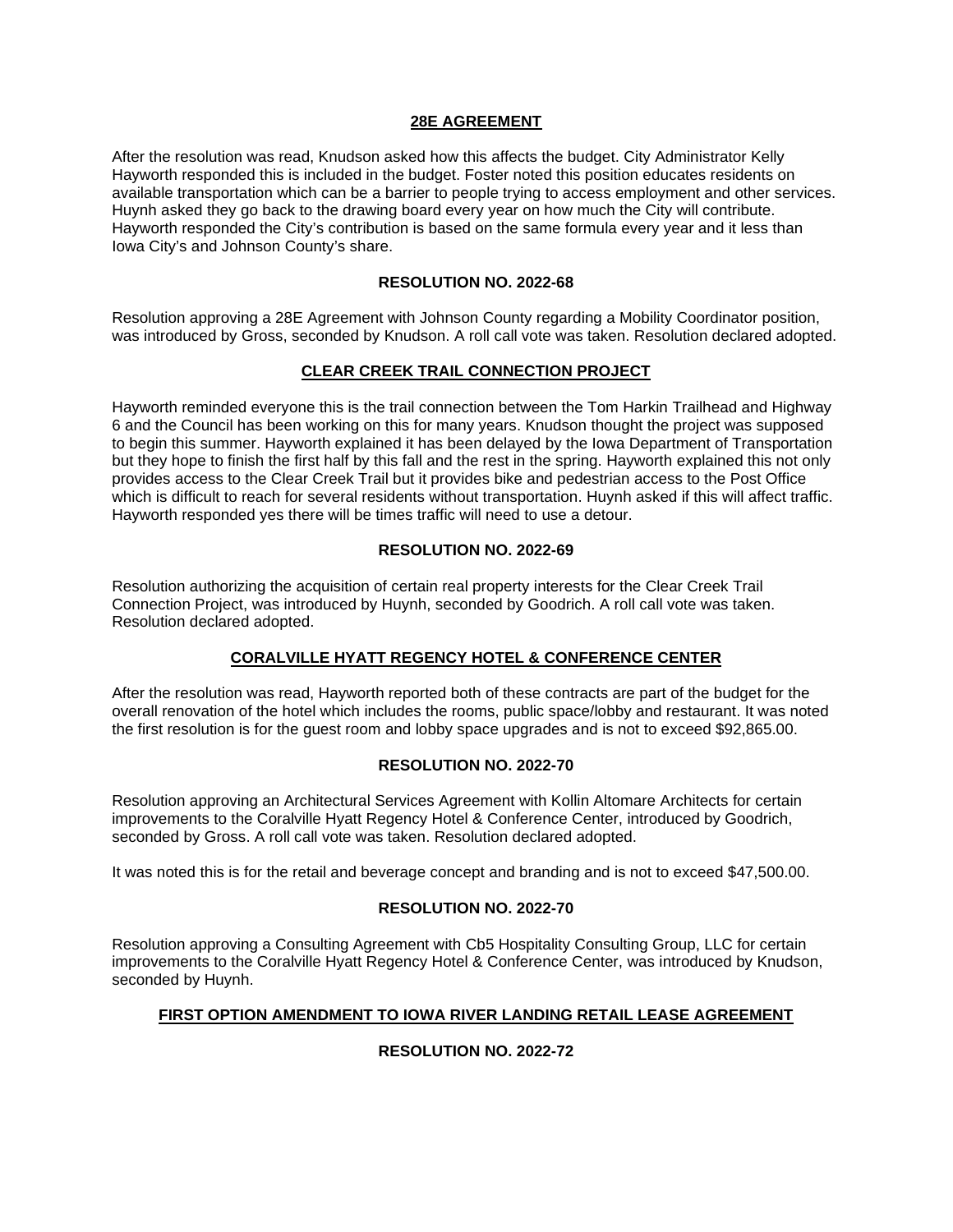Resolution approving First Option to Lease Agreement with Adeva Salon & Spa, Inc., for 901 E. 2<sup>nd</sup> Avenue, Suite 125, was introduced by Gross, seconded by Goodrich. A roll call was taken. Resolution declared adopted.

# **IOWA RIVER LANDING RETAIL LEASE TERMINATION AGREEMENT**

Hayworth explained there are two different things happening with this agreement. Patel Holdings, LLC owns Hawkeye Hotels and two restaurants in the Iowa River Landing. When Patel Holdings, LLC decided to build their headquarters in Coralville they received incremental tax rebates to help pay for it but they never asked for the funds. The City will pay the rebates to Patel Holdings, LLC minus what they owe the City for terminating their lease for La Vecina. This resolves both of these issues and the City's consultant is already working of filling the space. After the resolution was read, Knudson asked about a statute of limitations for the TIF rebate agreement. City Attorney Kevin Olson responded there is not time limit, but Patel Holdings, LLC was required to request the funds and never did. The funds were to be paid out of their taxes over a ten-year period, which has not expired. Olson added we would still owe them more money but now we will not have to pay for the remaining time.

# **RESOLUTION NO. 2022-73**

Resolution approving a Lease Termination Agreement with IRL Hospitality, L.L.C. (d/b/a La Vecina) and Patel Holdings, LLC, was introduced by Huynh, seconded by Knudson. A roll call vote was taken. Resolution declared adopted.

# **IOWA RIVER LANDING RETAIL LEASE**

It was noted the public hearing will be June 14, 2022.

# **RESOLUTION NO. 2022-74**

Resolution of intent to dispose of an interest in real property and soliciting alternate proposals for the leasing of 920 E. 2nd Avenue, Suite 160, introduced by Goodrich, seconded by Huynh. A roll call vote was taken. Resolution declared adopted.

# **MOTION BY GOODRICH TO APPROVE CONSENT CALENDAR items a-r inclusive:**

- **a)** Approve minutes for the April 26, 2022 Coralville City Council Regular Meeting.
- **b)** Approve **new 5-Day** Class B Beer Permit for *The Chrome Horse Slophouse & Saloon*: Eff. 06/02. (For Bike Nights at McGrath Hawkeye Harley Davidson)
- **c)** Approve Class C Liquor License with Outdoor Service and Sunday Sales for *Tavern Blue*: Eff. 05/19.
- **d)** Approve Special Class C Liquor License (Beer/Wine) with Sunday Sales for *Holiday Inn Express*: Eff. 06/01.
- **e)** Approve Special Class C Liquor License (Beer/Wine) with living quarters privilege and Sunday Sales for *Country Inn & Suites*: Eff. 06/01.
- **f)** Approve Special Class C Liquor License (Beer/Wine) with Sunday Sales for *Brush & Barrel*: Eff. 6/01.
- **g)** Approve payment to **Fisher Bros. LLC** to complete interior restoration of SpaceBowl slide, start tub and the 1<sup>st</sup> section of slide  $35\%$  deposit (#1955-473): \$16,625.00.
- **h)** Approve payment to **Electric Pump** for repairing and installing FLYGT3201 at the WWTP digester tank and work on pump at 3rd Avenue Lift Station (#0895980-IN): \$18,816.53.
- **i)** Approve payment to **Hodge Construction** or IRL Staybridge Green Roof (#327): \$53,946.50.
- **j)** Approve payment of Iowa River Landing Invoice as approved by Dorand Real Estate Group, LLC to **Pappageorge Haymes Partners** for IRL Master Planning LOD's & Cad Services March 2022 (#135811): \$6,762.52.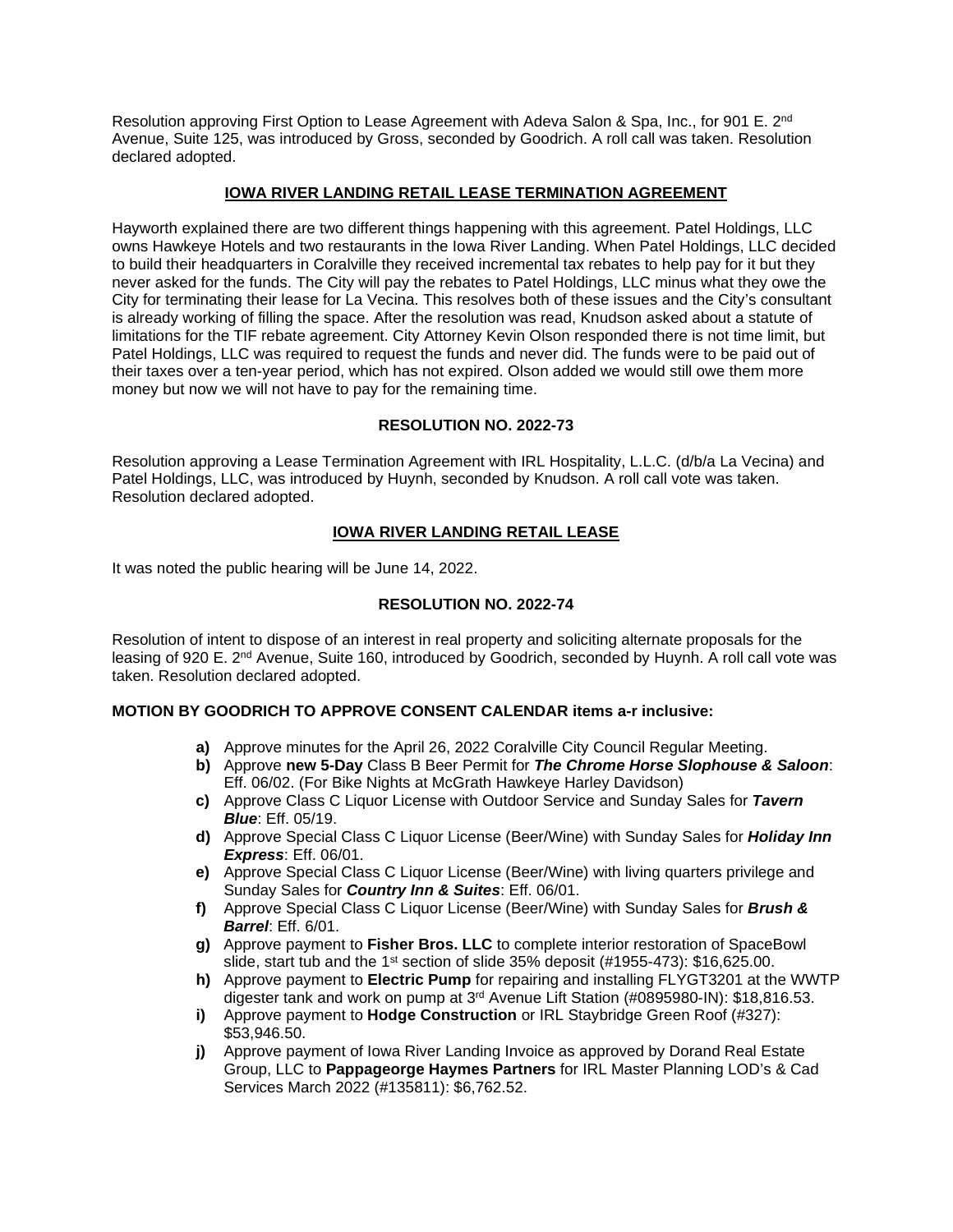- **k)** Approve payment of Iowa River Landing Invoice as approved by Dorand Real Estate Group, LLC to **Urbn US Retail, LLC** for tenant improvement allowance (#1452): \$894,900.00.
- **l)** Approve payment to **Veenstra & Kimm, Inc.** for:

| i) Central Trunk Sewer – Upper Reach Design $(\#2)$ | \$1.116.00 |
|-----------------------------------------------------|------------|
| ii) Water Well $\#15$ Improvements $(\#4)$          | \$1.706.00 |
| iii) Water Plant Filter Media Replacement (#4)      | \$2.381.00 |

- **iv)** WWTP Biosolids Transfer Pump Replacement (#8)  $$1.856.00$
- **m)** Approve payment to **HR Green, Inc.** for Floodwall Study (#152261): \$2,004.50.
- **n)** Approve payment to **Shive-Hattery, Inc.** for 5<sup>th</sup> Street Improvements (#121270-5): \$14,500.00.
- **o)** Approve payment to **Rally Appraisal LLC** for Appraisal if 3 properties for the Clear Creek Trail Connection (#C22C2EB26): \$6,500.00.
- **p)** Approve payment to **Shoemaker & Haaland** for the Clear Creek Trail Connection (#021290.00-6): \$2,745.00.
- **q)** Approve Change Order to **Henderson Products, Inc.** of one new 11' Munibody and Snow Plow Package to cover increased material costs as allowed per the specifications and RFP: +\$18,295.52. (Original bid was accepted on 2/9/2021 for \$114,347.00 and the total cost after the change order will be \$132,642.52.)
- **r)** Approve Bill List for May 10, 2022.

Seconded by Huynh. A roll call vote was taken. Resolution declared adopted.

City Administrator Kelly Hayworth noted they had a very successful Recycling Swap Meet last weekend and this was its 17th year. Hayworth thanked Housing Inspector Dawn Baker and staff for helping organize the meet. The Salvation Army picked up the left-over items. Hayworth reported over 110 girl basketball teams attended the All Iowa Attack Tournament, which took place in the Coralville Hyatt Regency Exhibit Hall, Xtream Arena and GreenState Family Fieldhouse. This shows what a success providing these facilities can be. Hayworth added the teams who played in the Hyatt preferred it over the other venues because it was set up better. Knudson asked how many courts there were. Four were in the exhibit hall, five in the fieldhouse and the main court was in the arena. The younger girls played in the exhibit hall and the older girls played in the fieldhouse. Hayworth noted the Convention and Visitors Bureau (CVB) purchased two of the courts used in the exhibit hall and Iowa Attack brought the other two. This is an initial investment by the CVB is really paying dividends.

Mayor Meghann Foster extended her condolences to the family of Kaitlin Bergan for their loss. Bergan was the fiancé of Jason Lang who passed away recently and both were former Coralville Volunteer Firefighters. Foster sent her thoughts and love to both families and the Fire Department who have suffered a lot of loss this year. Foster wore a mask tonight because COVID-19 numbers are creeping up in the community. Foster will be wearing her mask more often now that Johnson County is at a medium transmission rate. Foster encouraged everyone to be a little more vigilant, wear their masks when they are out, get tested if you have symptoms, and get vaccinated and boosted if you haven't already. Foster hopes doing these things now will allow for a really fun summer. Foster asked Hayworth about Memorial Day. Hayworth reported the American Legion will have a Memorial Day Service at Oakhill Cemetery at 11:00 AM. City Offices will be closed Memorial Day. Foster noted May is Mental Health Awareness Month and NAMI had their annual run after cancelling it the last two years due to the pandemic. Foster stated NAMI does a great job educating people and working to end the stigma of mental illness. Foster shared her struggles with anxiety and depression, even though you wouldn't know it because she is a very upbeat, extroverted happily bubbly person in public. This shows anybody can struggle with mental health and it is important to share to help end the stigma and to talk about mental health and look to find solutions in our community. Foster noted it is Asian American Pacific Islanders Month and thanked the Iowa City Area Chinese Association for hosting a beautiful evening of performances at the Coralville Center for the Performing Arts last weekend. Foster congratulated the organizers and performers for putting on a great show.

City Attorney's Don Diehl and Kevin Olson had nothing to report.